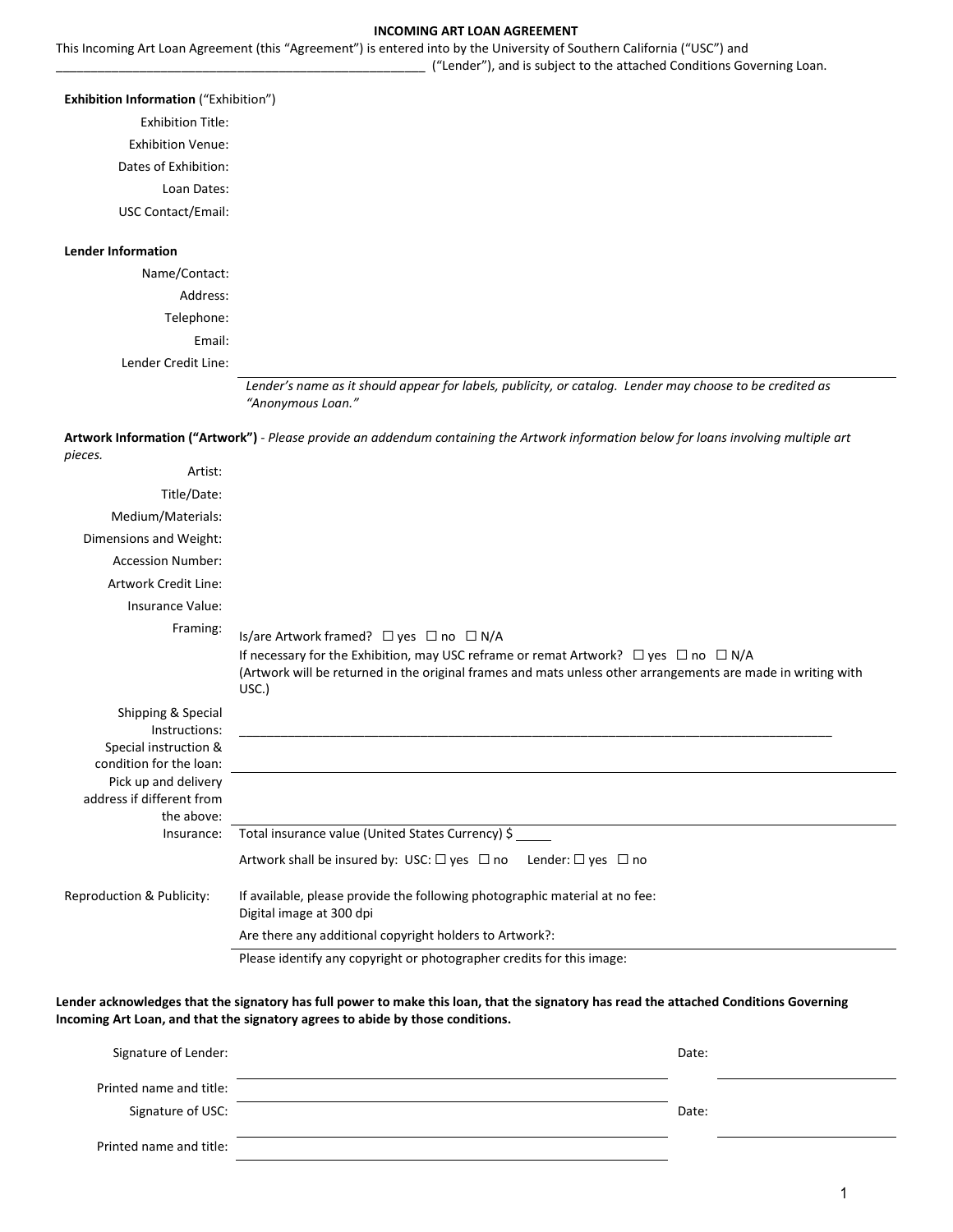### **CONDITIONS GOVERNING INCOMING ART LOAN AGREEMENT**

### CARE, PRESERVATION AND EXHIBITION

1. USC will treat Artwork with professional curatorial care, as it does comparable property of its own.

2. The parties acknowledge that the Artwork is subject to gradual and inherent deterioration for which neither party is responsible. Please inform USC of any condition issues in advance of shipment.

3. Evidence of damage to Artwork at the time of receipt by USC or while in USC's custody will be reported to Lender in a timely manner.

4. Any alteration, restoration, or repair of Artwork shall be performed only with Lender's prior written authorization, unless such alteration, restoration, or repair is deemed by USC to be immediately necessary to ensure the safety of Artwork, USC, USC's staff, and/or public. However, USC may, for its own purposes, examine the Artwork using modern scientific methods with prior permission from the Lender.

5. USC retains the right to determine when, if, and for how long Artwork will be exhibited. USC retains the right to withdraw the loan from exhibition at any time with advance notice. The terms of this agreement shall apply to any extension of the loan period.

6. Lender acknowledges that USC allows photography without flash of its collections by the general public, and Lender hereby permits such photography of Artwork by the general public unless explicitly prohibited in writing on the face of this Agreement. By this Agreement, Lender grants USC permission to photograph, videotape, and/or reproduce the Artwork for USC's nonprofit purposes, such as but not limited to press, research, documentation, publication, publicity and educational purposes.

7. Lender authorizes USC to reproduce an image of Artwork in the exhibition catalogue, if any, and any future reprints in any media. Lender further authorizes USC, and all venues of the exhibition tour, to photograph, videotape and/or reproduce Artwork in any media for archival, educational, press, and publicity purposes. This permission includes but is not limited to, USC's website and social media outlets; outgoing press packets; online and print ads; opening reception, membership, and donor event invitations; seasonal calendars; and large format exhibition graphics such as building or pole banners.

8. If the Artwork is an exhibition copy, ephemera, otherwise does not contain original art, is comprised solely of replaceable electronic or other equipment, and/or has been fabricated from materials that can be replaced to the artist's specifications, the Lender agrees that USC's responsibility, and the amount of insurance coverage, shall be limited to the cost of repair or replacement, regardless of any insurance value declared for the Artwork on this Agreement.

9. In the case of interactive Artwork where the artist 's intention is for the public to touch, manipulate, walk on or through, or otherwise physically engage with the Artwork, Lender permits such interaction with Artwork by the public, unless otherwise requested in writing and agreed by both parties. Lender agrees to not hold USC responsible for damage or loss to the Artwork resulting from this interaction, whether or not covered by insurance.

### TRANSPORT AND PACKING

1. Lender certifies that Artwork is in such condition as to be able to withstand ordinary strains of packing, transportation, and handling by commonly accepted standards and professional practices. Condition reports will be made at USC on Artwork's arrival to and departure from USC.

2. A written report of the condition prior to shipment of Artwork shall be sent by Lender to USC just prior to packing of Artwork for shipment. Otherwise, the parties agree that Artwork is/are received by USC in the same condition as when leaving Lender's possession.

3. Cost of shipping, packing and crating will be borne by USC unless the loan is at the Lender's request or other arrangement reached by USC with the lender in writing. Lender shall supply any special instructions for unpacking and repacking to USC. Artwork will be returned to Lender packed in the same or similar materials as received by USC unless otherwise authorized in writing by Lender.

### INSURANCE

1. Artwork will be insured for the amount specified by Lender on the face of this Agreement under USC's "all risk" wall-to-wall fine arts policy, while in transit and on location during the period of the loan, subject to the following standard exclusions: wear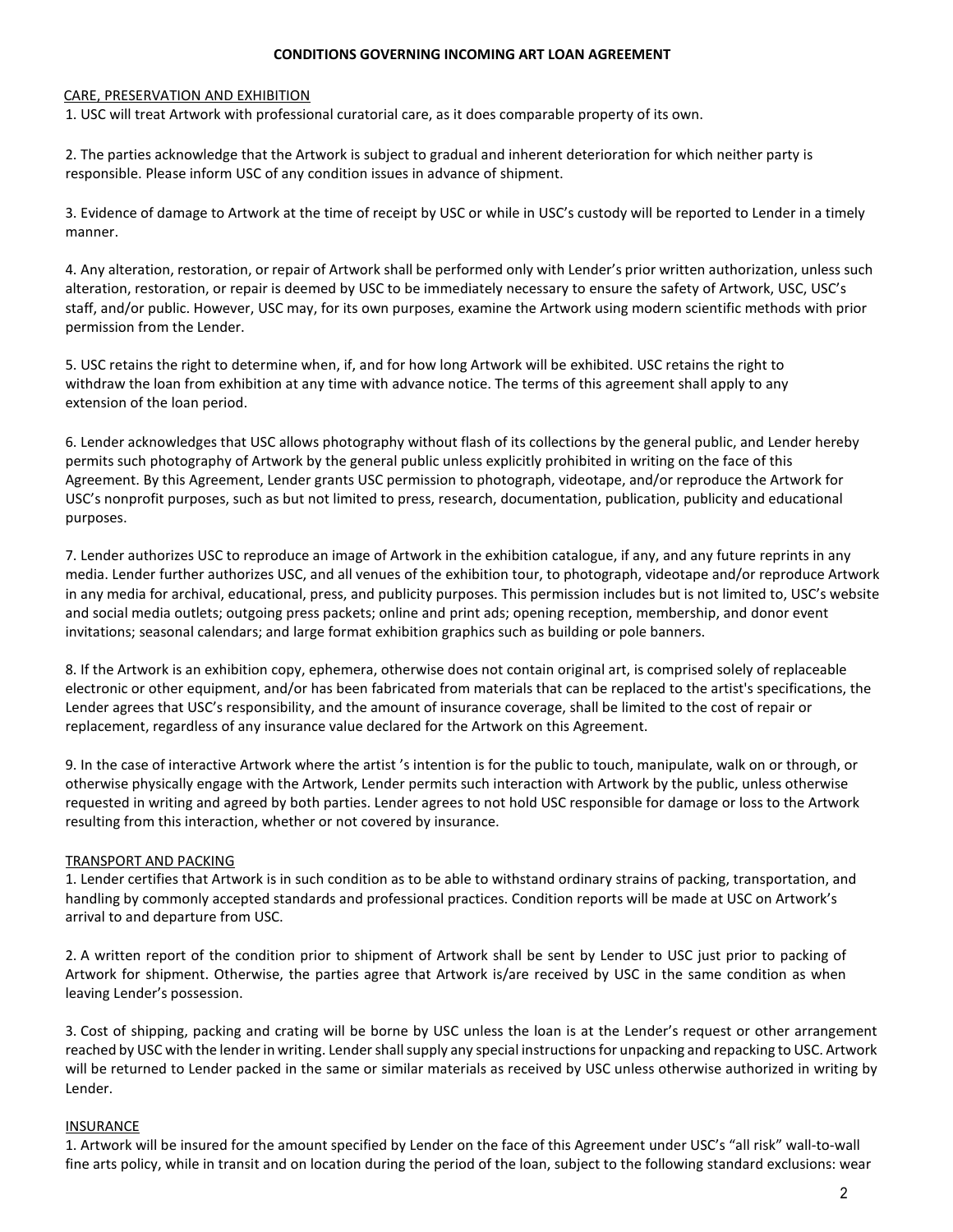and tear, gradual deterioration, insects, vermin, or inherent vice; repairing, restoration or retouching process; hostile or warlike action, insurrection, rebellion, confiscation by order of any government or public authority, nuclear reaction, nuclear radiation, or radioactive contamination, etc. Such insured amount shall reflect fair market value; however, the signing of this Agreement by USC does not constitute USC's endorsement of Lender's stated value or of Artwork's fair market value. The description of USC's fine arts insurance coverage provided herein is for general informational purposes only, and is not intended to detail all of the terms and conditions of the current policy. In the event of any conflicts or inconsistencies between the insurance conditions described above and the provisions of USC's current policy at the time of the Agreement, the latter shall control**.**

2. If Lender elects to maintain Lender's own insurance coverage during the loan period, then, two weeks prior to shipping, Lender shall supply USC with a certificate of insurance naming "University of Southern California, its trustees, officers, agents, and employees" as additional insureds. Such certificate shall also provide a waiver of subrogation in favor of the additional insureds. If Lender fails to provide said certificate, such failure shall constitute a waiver by Lender of insurance coverage for Artwork, and an agreement by Lender to release and hold harmless USC from any liability for damages to or loss of Artwork. It is the Lender's responsibility to give USC advance notice of any change or cancellation of insurance coverage and policy.

3. In the case of long term loans, it is the responsibility of Lender to notify USC of any changes in insurance valuation of Artwork. Any extension of loan period must be made in writing by both parties and insurance coverage is continued in the same manner.

4. If any Artwork that has been industrially fabricated is damaged and can be repaired or replaced to the specifications of the artist who created such Artwork, USC's liability shall be limited to the cost of repairs or replacement of saidArtwork.

5. In the event of a partial or total loss, the amount of any loss payment shall be subject to the value of the Artwork stated on the face of this Agreement, and to the coverage provisions and limits of liability provided under USC's fine arts insurance policy. Insurance proceeds, if any, shall be the sole recovery available to Lender from USC and its respective trustees, officers, agents, and employees (collectively, "Entities"). Lender exonerates and releases Entities from liability exceeding the fine arts policy limits and from causes beyond the scope of USC's fine arts policy, and waives any right of subrogation against Entities for losses paid under Lender's fine arts insurance.

### RETURN OF LOANS

1. Lender shall promptly notify USC in writing of any change of Lender's address or change in ownership of the Artwork.

2. Unless otherwise agreed in writing, the Agreement automatically terminates on the date specified on the face of this Agreement.

3. Unless otherwise agreed by USC in writing, Artwork will be returned to Lender only at the address stated on the face of this Agreement. If a new shipping address designated by Lender is of greater distance or will incur greater shipping costs than the locality from which the Artwork was/were borrowed, Lender may be required to pay any difference in the charges for the return delivery of Artwork, as determined by USC.

4. If the legal ownership of Artwork should change during the period of this Agreement, whether by reason of death, sale, insolvency, gift, or otherwise, Lender shall be responsible for making the terms of this Agreement binding upon the new owner, who shall, prior to the return of such Artwork, be required to establish his/her legal right to receive Artwork by proof satisfactory to USC. If the address of the new owner should be of significantly greater distance than the locality from which the Artwork was/were borrowed, the new owner or Lender shall be required to pay any difference in the charges for the return delivery ofArtwork.

5. When Artwork is returned, USC will send Lender a receipt form. If this form is not signed and returned to USC within thirty (30) days after mailing, USC will not be responsible for any damage or loss. If damage has been discovered by Lender or the recipient of Artwork, such party shall notify USC by telephone and in writing promptly after the discovery thereof, and in any event not later than fifteen (15) days after receipt of delivery. USC shall not be responsible for any damage or loss reported after this time. Lender or the recipient shall make the original packing and shipping material available for inspection by the insurer.

6. If USC's efforts to return Artwork within a reasonable period following the termination of the Agreement period are unsuccessful, then Artwork will be maintained by USC at Lender's sole risk and expense for a period not to exceed two (2) years, after which USC may dispose of Artwork in USC's sole discretion.

## GENERAL

1. Lender represents and warrants that (a) the Lender is the sole and exclusive owner of all worldwide right, title and interest, including reproduction rights to the extend held by the owner, in and to the Artwork, (b) no rights or title in or to the Artwork have been previously assigned, granted or otherwise encumbered, (c) the Artwork is original, not in the public domain, and does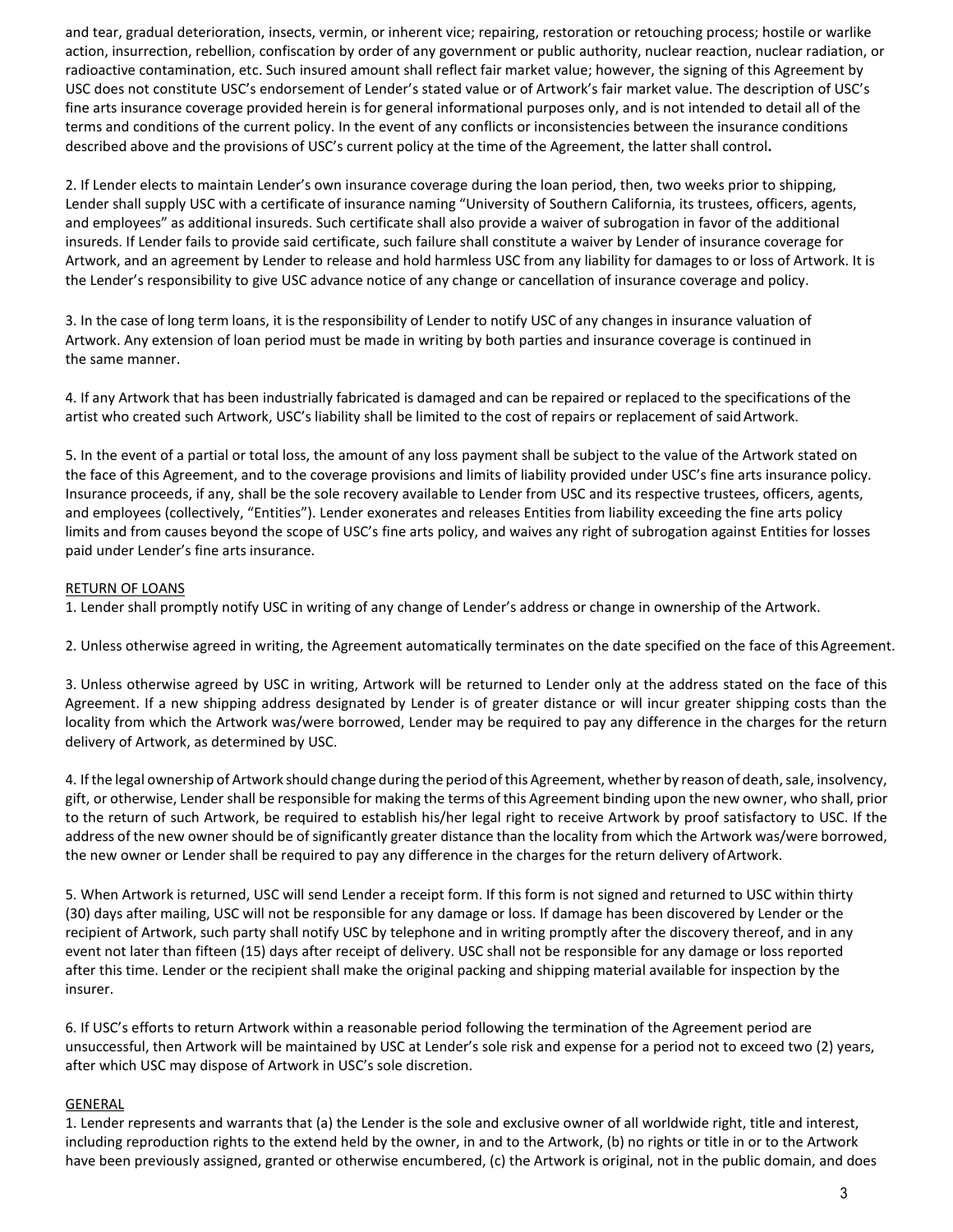not constitute an infringement or misappropriation of any copyright, patent, trademark, trade dress, trade secret, right of publicity, right of privacy or other proprietary right of any other party, (d) the Artwork does not contain any libelous or otherwise unlawful matter, (e) any and all necessary approvals and/or consents to use or incorporate any material, and/or any name, face or likeness of any person, character, animal or any other personality, into the Artwork have been obtained, (f) Lender has obtained all rights necessary to enter into, and to perform all its obligations under this Agreement; and (g) the Artwork is not the subject of any litigation or claim. Lender agrees to forever indemnify, release, defend, save and hold harmless USC, each (if any) participating institution, and their respective trustees, officers, employees, agents, representatives, successors and assigns, from and against any and all claims, actions, proceedings, suits, damages, recoveries, losses and liabilities, license fees, interests, costs and expenses (including attorneys' fees and legal expenses), judgments, or settlement amounts, arising out of a breach of any of the foregoing representations and warranties.

2. To the maximum extent permitted by law, in no event will USC, any participating institution, or any of their respective trustees, officers, employees, agents, representatives, successors or assigns be responsible for any incidental damages, consequential or indirect damages, punitive damages, exemplary damages of any kind, lost goodwill, lost profits, lost business and/or any indirect economic damages whatsoever regardless of whether such damages arise from claims based upon contract, negligence, tort (including strict liability or other legal theory), a breach of any warranty or term of this agreement, and regardless of whether any such party was advised or had reason to know of the possibility of incurring such damages in advance. In no event shall USC's aggregate liability exceed the amount covered by USC's applicable insurance carrier.

3. This Agreement shall be governed by and construed under the laws of the state of California, without regard to conflict of law principles. The parties believe that most disagreements can be resolved informally through cooperative, good faith discussion. In the event that we cannot resolve a dispute through discussion, any disputes arising in connection with this Agreement shall be submitted to Judicial Arbitration and Mediation Services ("JAMS") or successor organization for binding arbitration in Los Angeles, California by a single arbitrator. The parties also agree to waive their right to a jury or court trial. The arbitrator shall be selected based on agreement by the parties within forty-five (45) days of the filing of an arbitration demand with JAMS by any party hereto; if the parties are unable to agree on an arbitrator within that timeframe, JAMS will select a neutral arbitrator pursuant to JAMS's then current procedures. A decision shall be rendered by the arbitrator within thirty (30) days of the conclusion of the hearing. The arbitrator shall have complete authority to render any and all relief, legal and equitable, appropriate under this Agreement. The provisions set forth herein shall survive expiration or other termination of this Agreement, regardless of the cause of such termination.

4. This Agreement contains the entire understanding among the parties hereto with respect to the subject matter hereof and supersedes any prior agreements and understanding relating thereto. If any provision of this Agreement is determined invalid under applicable law, such invalidity shall be limited to such provision without invalidating the remainder of this Agreement.

5. The conditions set forth in this Agreement shall apply to all Artwork lent to USC, and cannot be altered, changed, waived, or otherwise affected except as agreed to in writing by both parties.